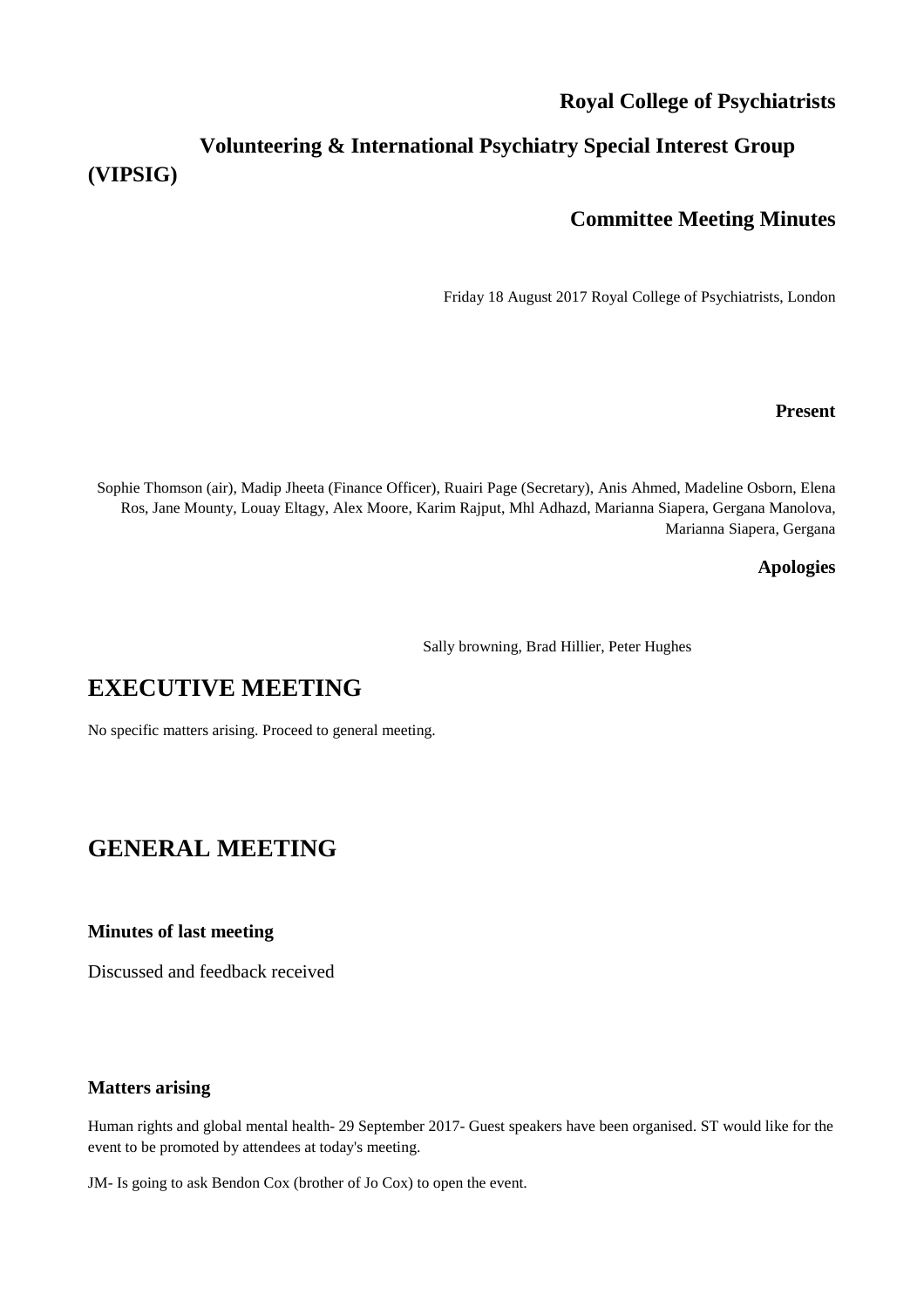Jane Mounty has worked extremely hard in organising this event.

Finance Officer- Mandip is unsure as to whether the group has been receiving the GBP1000 from the general adult faculty

mhGAP Orientation Weekend- Springfield Hospital- general consensus is that is is well worth attending. Again it is a free event. Up to 70 attendees already, where it will be capped at. Sophie would still like to hear from volunteers who are interested in attending future events.

Newsletter- Editors are currently collecting information for the next edition of the newsletter. Gergana gave an overview of the format of the newsletter, and discussed the special edition to celebrate World Health Day on depression.

JM discussed the need for us to have contact from the newsletters and for the essay prize winning article to be included.

Mark Turner (Royal College) is to be communicated via alongside Jonathan Bennett for website queries

Essay prize winner- The prize is for a free ticket to the Human Rights Conference 29 September.

ST discussed the idea of having a Communications Officer.

World Health Day edition on depression- 39 articles altogether- and it was very well received.

Psychological first aid conference- Louay gave update about the conference- lots of interest obtained. The group are considering running the same day again next Spring. Discussions about whether to run PFA on it's own or HIG alongside. General consensus is that half day on both was successful and popular way of organising the day.

Mandip discussed the positive feedback from the 2 x half days on PFA/HIG.

The group attendees voted on the setup of the day and it was agreed (majority) that the next day will be done together (PFA and HIG), but also a full day PFA course for all professionals.

PFA- written for all disciplines- Discussion held as to different marketing strategy required to promote event further.

Conference work:

International Congress (Edinburgh)- ST has feedback that there has been a request for another Global Mental Health workshop

Possible themes discussed- Reverse learning) was put forward as an idea by Mariana. Group agreed this is an interesting topic. Includes learning about how the UK can learn from lesser developed countries, who have much lesser facilities/finances.

MO discussed breaking this down to basic topics to generate interest.

Another idea for a theme was put together for theme on working with refugees.

Deadline for submission for workshop is 12 September 2017.

Volunteer Handbook- Has been reviewed, edited and uploaded onto the website. Gives broad information as to volunteering, advice about volunteering, how to arrange/apply

College and GP link- Peter wrote to GPs about collaborative work/course on global mental health. The price for a course for GPs has been negotiated the Royal College of GPs and price has been agreed at GBP900. VIPSIG require the breakdown of costs, responsibilities for admin etc to be arranged. Peter Hughes has been organising this. MO explained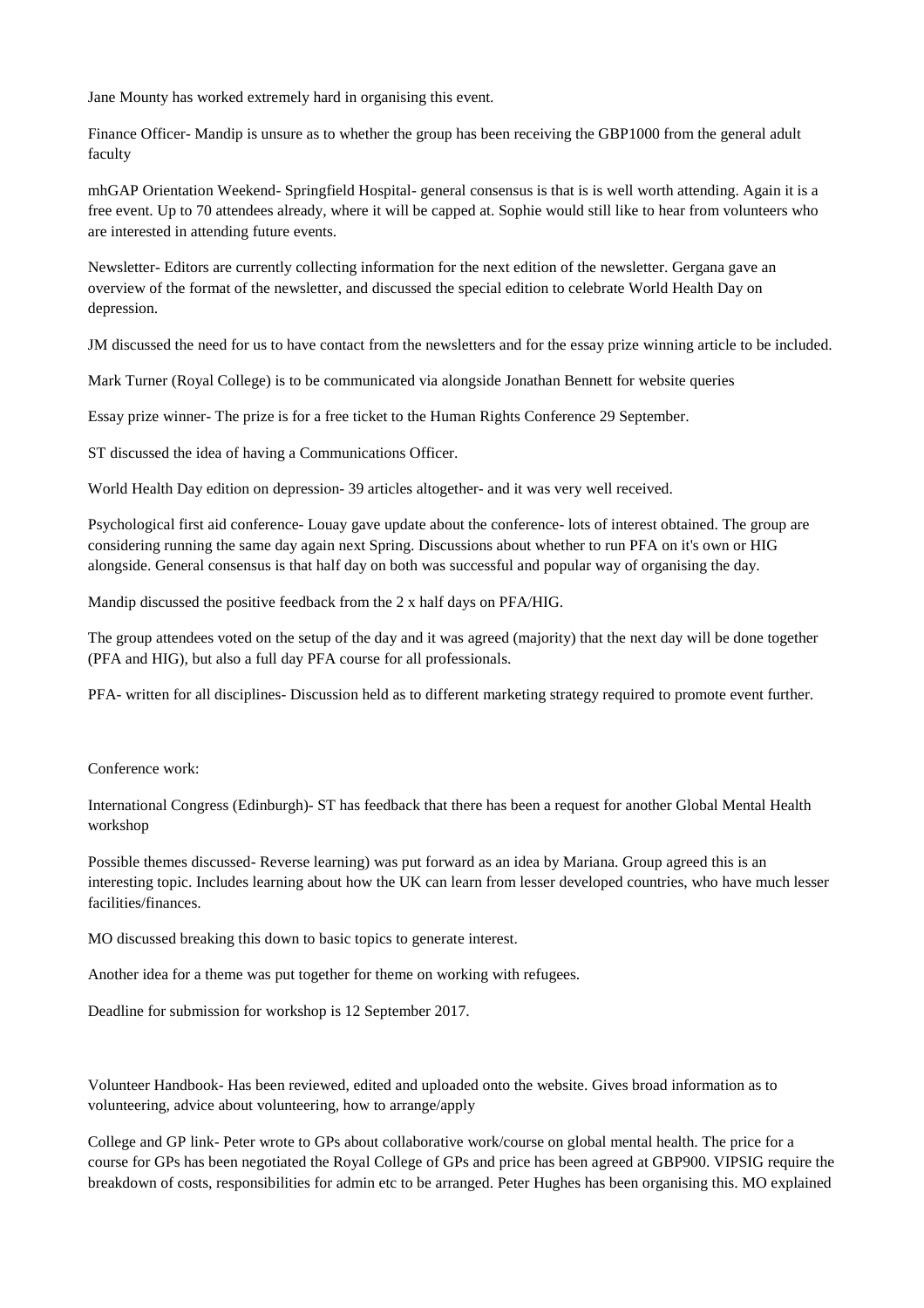GPs unlikely to attend if did not get accreditation for this. Option of drug rep company of sponsoring the event was discussed.

MJ- Update on money- The SIG have sufficient funds to fund the joint GP course (GBP900). MJ reported that the group is not having any financial difficulties. Discussed possibilities of having course venue provided and advertising.

Links of the group with Royal College of GPs was widely encouraged. No strong objections to agreeing the GBP900 for GP conference. Action Agreed for the group to pay GBP900.

Burma project- ST reported this is going very well. 7x courses (teaching GPs) have been carried out, including meeting with minister of health for Burma. Currently working on a prison project, mindful of GPs. Exciting project.

Communications: Facebook- very positive feedback from the group

The idea of communications officer is well received.

VIPSIG chair- Sophie Thomson has been duly elected and was congratulated by the group.

Annual essay prize- Word count: Up to 3000 words of any topic of choice

Discussed article submissions for Human Rights conference on 29 September

Date of next meeting has been changed from 17 November 2017 to 15 December 2017. Discussed location of next meeting- Birmingham has been agreed.

Video link has been organised by AA from the Tamarind Centre, Birmingham

Discussed more lines of email advertising required, for people who do not use Facebook.

MO discussed lack of advertising about the VIPSIG meetings. JM said the amount of emails (global) sent has been moved to unlimited

#### **PROJECT UPDATES**

### MADELINE GAVE VERY INTERESTING AND INFORMATIVE PRESENTATION ON SMMHEP AND WORK IN MALAWI

-Covering demographics of Malawi, SMMHEP, mental health services and common disorders in Malawi. impact of mental disorders in malawi, volunteering opportunities. Undergraduate, postgraduate, district project and outcomes.

-3-6week teaching programmes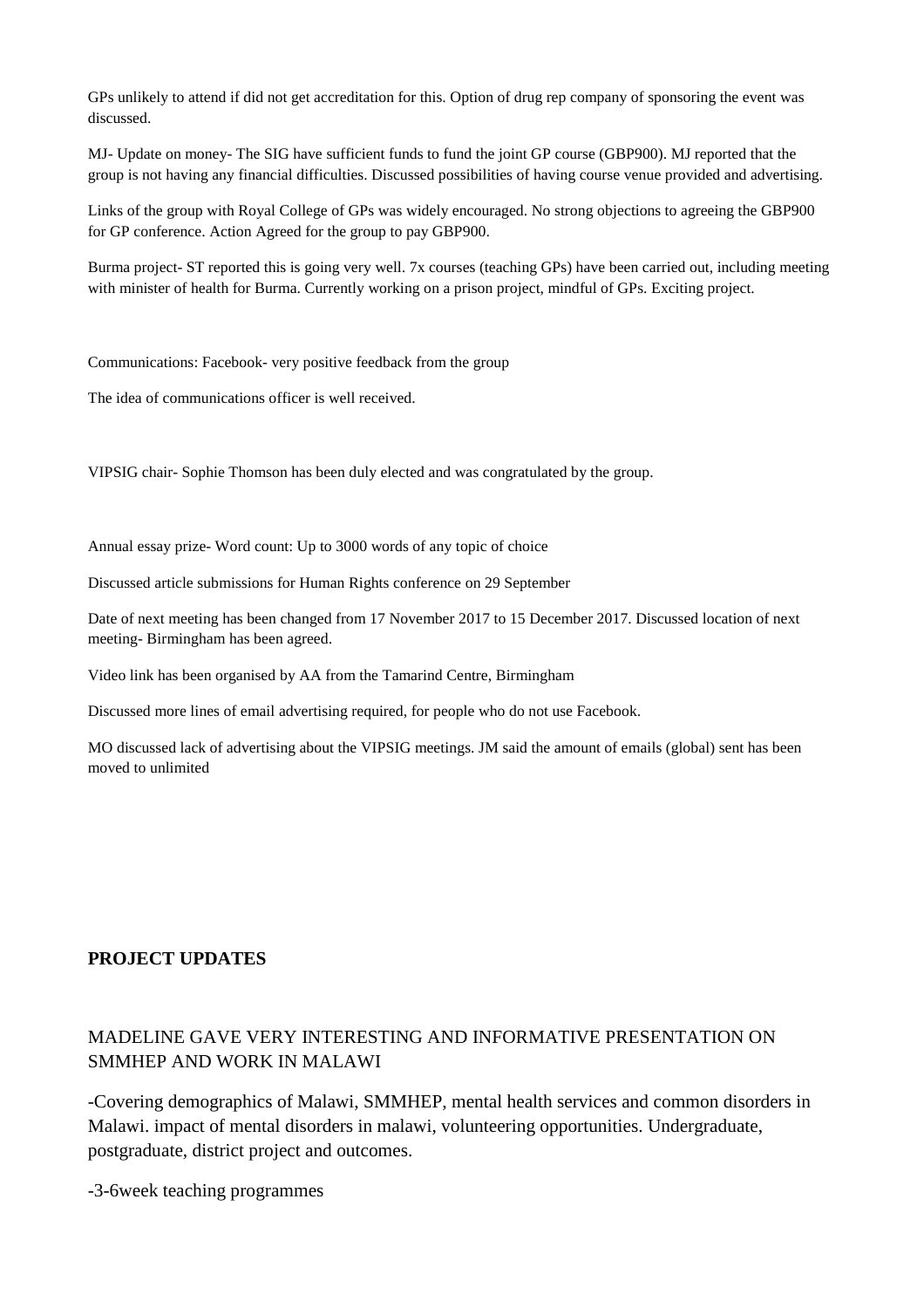-Madeline is looking to fill vacancies for March and April 2018 programmes

-The group got up and running through personal contacts, founded by Rob Stewart

Finance Update-

MJ has put together a Business Plan for VIPSIG- The objectives of the SIG from Business Plan were outlined and discussed.

MJ Financial Officer update- Finances have been healthy. Last finance injection was PFA/HIG. Restrictions on using funds for projects. mhGAP training is biggest event. Done for free but with donations. Difficulties have arisen in actually spending fund money. Discussed VIPSIG not being able to fund individual volunteering projects due to college rules. 8000-9000 funds available

Dr Ahmed discussed investing money in video link facilities. Sophie discussed this being requested by organisers in Burma.

IT equipment- College have facilitated the SIG using equipment for podcasts.

Discussed use of video for mhGAP orientation weekends.

Action plan- To continue to work on video technology.

Gergana discussed a project of hers with Kings which has grants for videoing equipment and has very kindly agreed to trial videoing with this at the mhGAP orientation weekend.

Karim applied for grant for developing resources for Arabic speaking people in the UK. Is working with Louay to translate a mental wellbeing handbook which has been completed and adapted for arabic speaking people. Ideas are to make an e-book/app. Also have been working on mindfulness audio books for Syrian/Afghan patients, working with children to offer resilience.

ST discussed more work around language translating- lots of different languages spoken from committee members- opening ideas for translatory work.

Annual Essay competition- Winners announced in March. Very high standard of entries. Announced 4 winners overall. Winners to be presented their awards at the VIPSIG orientation weekend.

Annual essay competition- open to Doctors (Non-consultants), trainees, medical students

Thoughts about theme for essay competition- Decision made to keep theme open- opens the competition up to more trainees and medical students

Decision made to delay the annual essay competition due to the other 2 essay competitions running at present